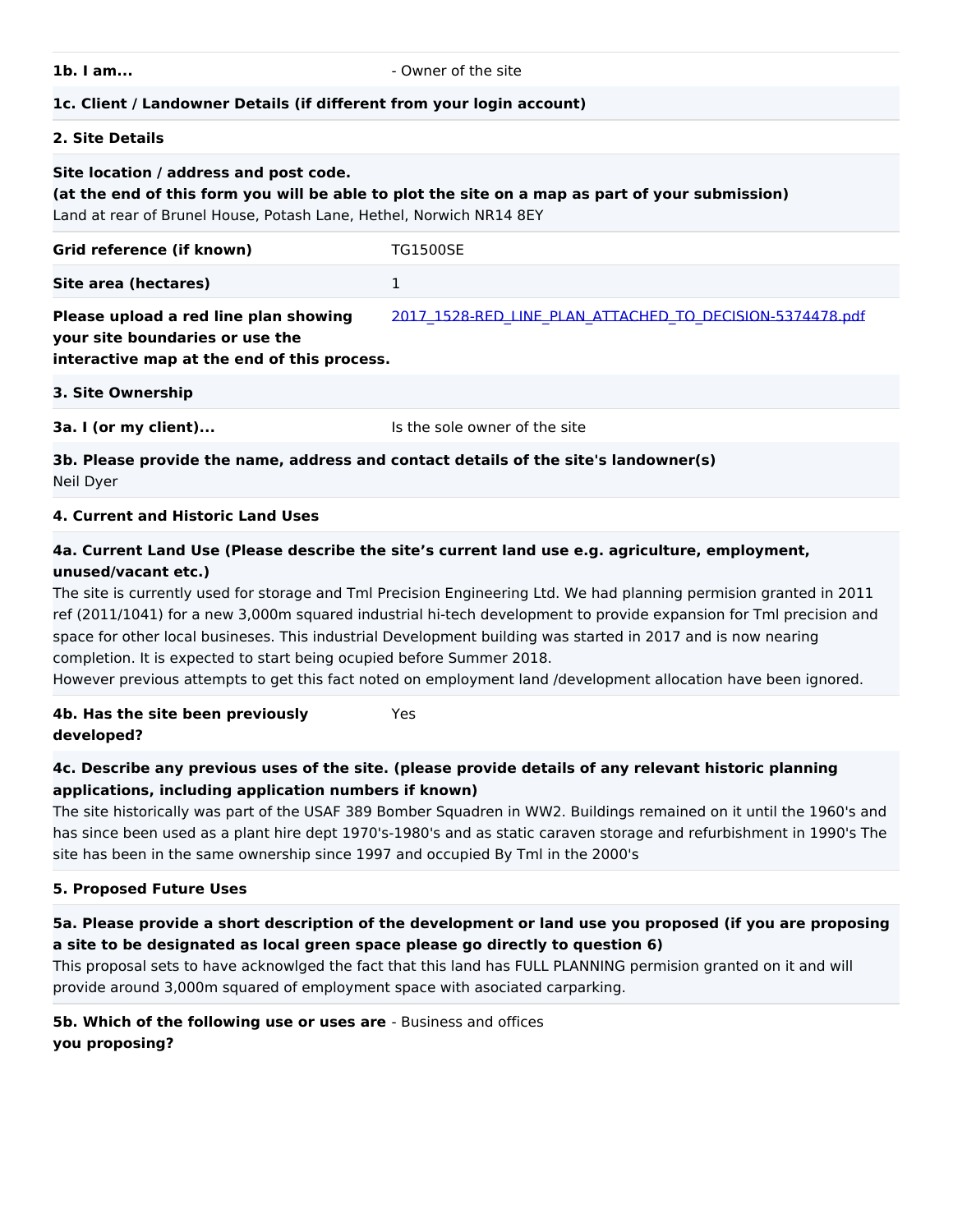#### **5c. Please provide further details of your proposal, including details on number of houses and proposed floorspace of commercial buildings etc.**

3,000m squared of employment space

**5d. Please describe any benefits to the Local Area that the development of the site could provide.** further local employment, retention of local jobs.

#### **6. Local Green Space**

If you are proposing a site to be designated as Local Green Space please complete the following questions. These questions do not need to be completed if you are not proposing a site as Local Green Space. Please consult the guidance notes for an explanation of Local Green Space Designations.

#### **7. Site Features and Constraints**

Are there any features of the site or limitations that may constrain development on this site (please give details)?

**7a. Site Access: Is there a current means of access to the site from the public highway, does this access need to be improved before development can take place and are there any public rights of way that cross or adjoin the site?**

This site has full flanning permision and existing approveed highways acsess

**7b. Topography: Are there any slopes or significant changes of in levels that could affect the development of the site?**

no

**7c. Ground Conditions: Are ground conditions on the site stable? Are there potential ground contamination issues?**

yes, no ground contamination, full survey already undertaken.

**7d. Flood Risk: Is the site liable to river, ground water or surface water flooding and if so what is the nature, source and frequency of the flooding?**

no

**7e. Legal Issues: Is there land in third party ownership, or access rights, which must be acquired to develop the site, do any restrictive covenants exist, are there any existing tenancies?** no

**7f. Environmental Issues: Is the site located next to a watercourse or mature woodland, are there any significant trees or hedgerows crossing or bordering the site are there any known features of ecological or geological importance on or adjacent to the site?**

The site is screened by mature woodland on the Northen boundary.

**7g. Heritage Issues: Are there any listed buildings, Conservation Areas, Historic Parklands or Schedules Monuments on the site or nearby? If so, how might the site's development affect them?** The already approved development has a Gr2 listed house under the same ownership at one end which is screened by mature trees and an earth bund.

## **7h. Neighbouring Uses: What are the neighbouring uses and will either the proposed use or neighbouring uses have any implications?**

The area is largely commercial with industrial painters, Classic Team Lotus, Lotus Cars and The Hethel Centre close by.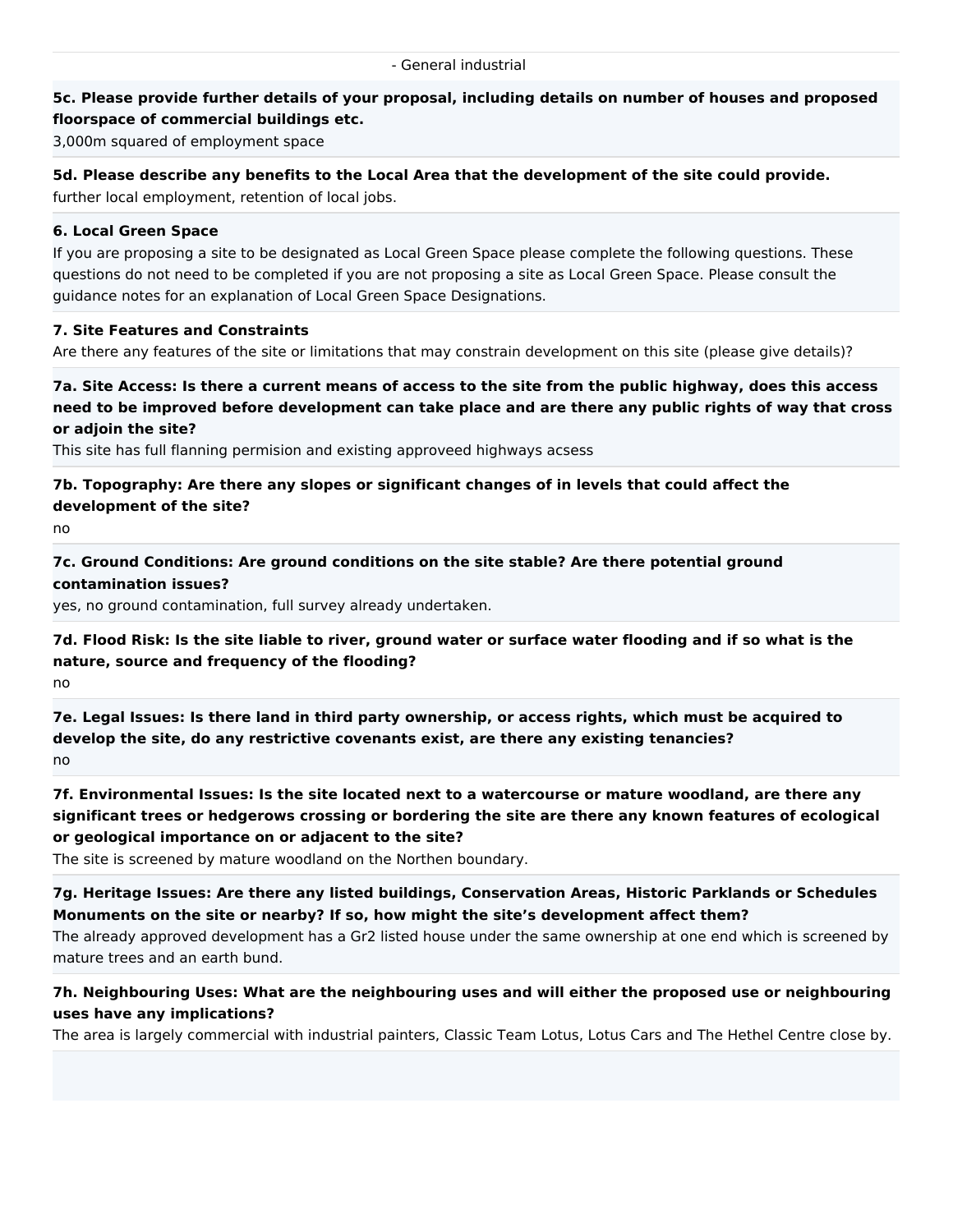## **7i. Existing uses and Buildings: are there any existing buildings or uses that need to be relocated before the site can be developed.**

no

#### **8. Utilities**

**8a. Which of the following are likely to be readily available to service the site and enable its development? Please provide details where possible.**

| <b>Mains water supply</b> | Yes |
|---------------------------|-----|
| <b>Mains sewerage</b>     | No  |
| <b>Electricity supply</b> | Yes |
| <b>Gas supply</b>         | No  |
| <b>Broadband internet</b> | Yes |

#### **8b. Please provide any further information on the utilities available on the site:**

The site has already had investment on Electricity, Private sewage treatment system and Mains water

#### **9. Availability**

| 9a. Please indicate when the site could | Immediately |
|-----------------------------------------|-------------|
| be made available for the land use or   |             |
| development proposed.                   |             |

#### **9b. Please give reasons for the answer given above.**

The site development is near completion

#### **10. Market Interest**

**10. Please choose the most appropriate**  Site is owned by a developer/promoter

**category below to indicate what level of market interest there is/has been in the site. Please include relevant dates in the** 

**comments section.**

#### **11. Delivery**

**11a. Please indicate when you anticipate**  Up to 5 years (by April 2021) **the proposed development could be begun.**

**11b. Once started, how many years do you think it would take to complete the proposed development (if known)?** 0.3

**12. Viability** This is the description of your section break.

**12a. You acknowledge that there are likely to be policy requirements and Community Infrastructure Levy (CIL)**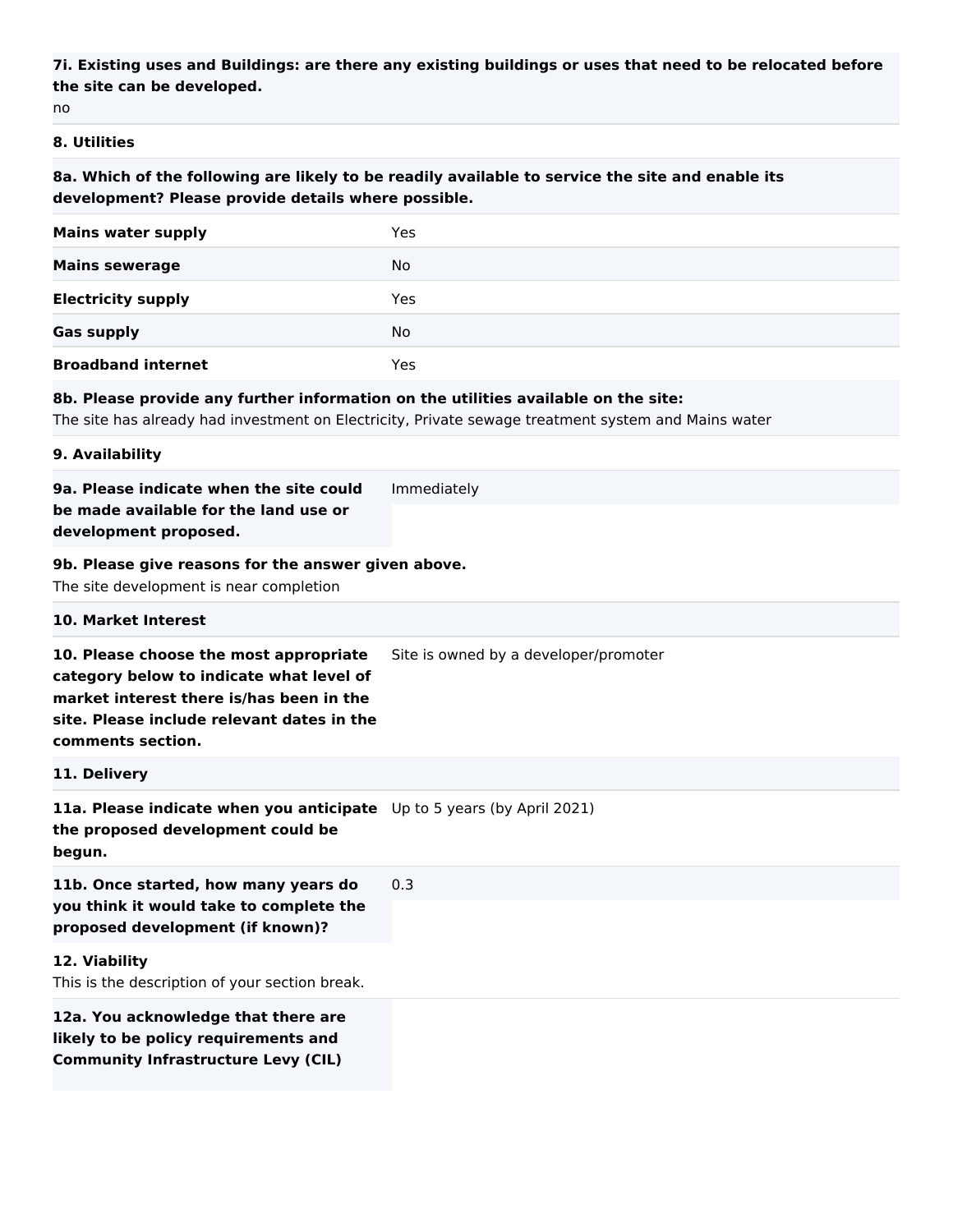| costs to be met which will be in addition                                                                                                                                                                                                                          | - I agree |
|--------------------------------------------------------------------------------------------------------------------------------------------------------------------------------------------------------------------------------------------------------------------|-----------|
| to the other development costs of the<br>site (depending on the type and scale of<br>land use proposed). These requirements<br>are likely to include but are not limited<br>to: Affordable Housing; Sports Pitches &<br><b>Children's Play Space and Community</b> |           |
| <b>Infrastructure Levy</b><br>12b. Do you know if there are there any<br>abnormal costs that could affect the<br>viability of the site e.g. infrastructure,                                                                                                        | No.       |

**demolition or ground conditions?**

**12c. If there are abnormal costs associated with the site please provide details:**

Yes

This development was exempt from CIL charges

**12d. Do you consider that the site is currently viable for its proposed use taking into account any and all current planning policy and CIL considerations and other abnormal development costs associated with the site?**

**12e. Please attach any viability assessment or development appraisal you have undertaken for the site, or any other evidence you consider helps demonstrate the viability of the site.**



[Workshop progress 21-03-2018.JPG](https://gnlp.jdi-consult.net/forms/download.php?q=Zm9ybV9pZD00MTMyMyZpZD0xMTgmZWw9ZWxlbWVudF84MCZoYXNoPWI1NmNiOWQwM2ZiMGQ1ZGYzZWQ0NTAwZjRmYTkzYzM5)

**13. Other Relevant Information**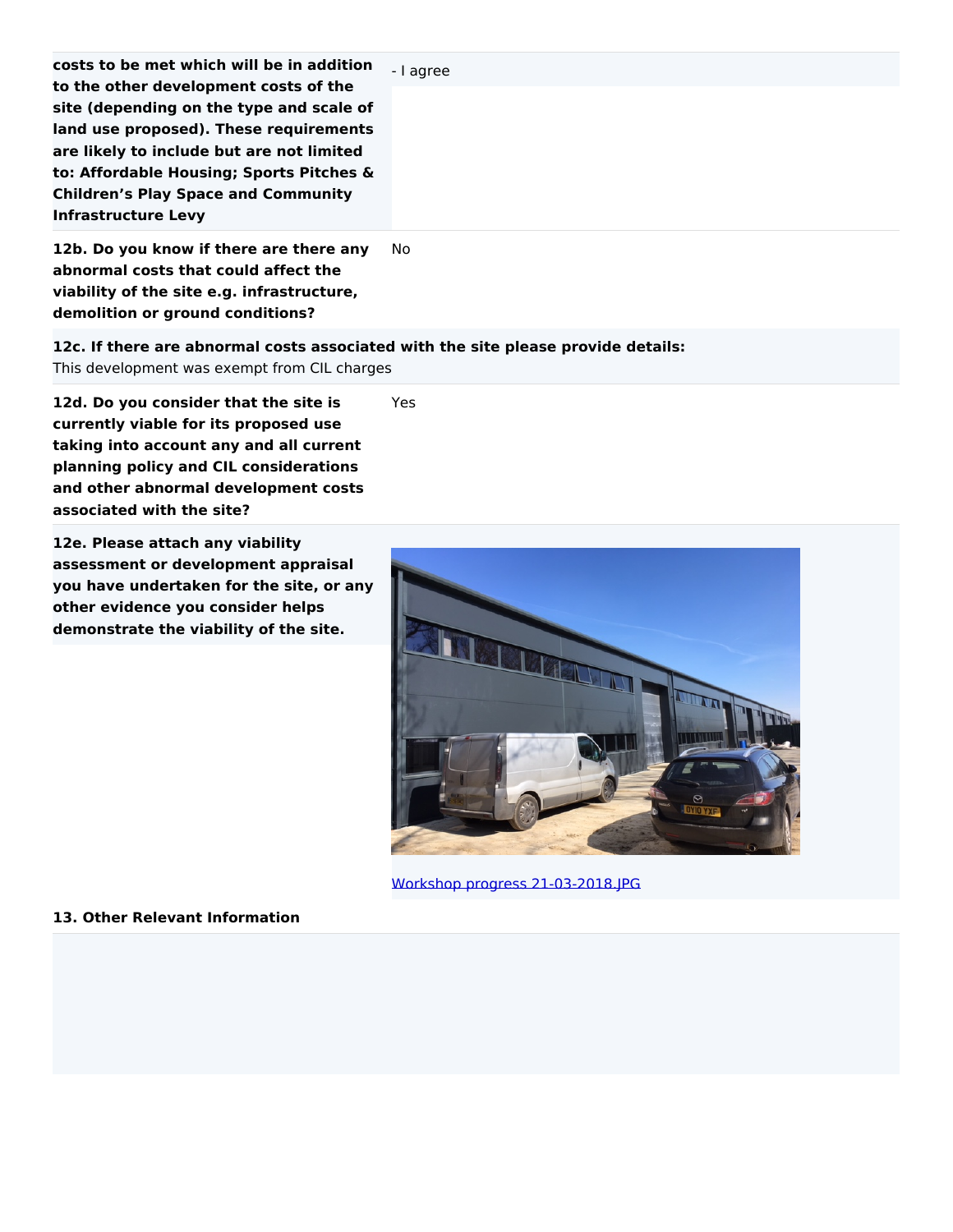## **13. Please use the space below to for additional information or further explanations on any of the topics covered in this form**

The previous refusal to include this area of land in SSA was, so we understand, carried out by a person who had no knowledge of the sites existing planning permission status. The councils failure to acknowledge its existing approved employment use is having a detrimental effect on the marketability of units to potential tenants and therefore providing a barrier to growth of local companies.

#### **14. Declaration**

I understand that:

Data Protection and Freedom of Information

The Data Controller of this information under the Data Protection Act 1998 will be Norfolk County Council, which will hold the data on behalf of Broadland District Council, Norwich City Council and South Norfolk District Council. The purposes of collecting this data are:

- to assist in the preparation of the Greater Norwich Local Plan
- to contact you, if necessary, regarding the answers given in your form
- to evaluate the development potential of the submitted site for the uses proposed within the form

#### Disclaimer

The Site Submission response forms received as part of the Greater Norwich Local Plan Regulation 18 Consultation will be published and made available for public viewing. By submitting this form you are consenting to the details about you and your individual sites being stored by Norfolk County Council, and the details being published for consultation purposes. Any information you consider to be confidential is clearly marked in the submitted response form and you have confirmed with the Council(s) in advance that such information can be kept confidential as instructed in the Greater Norwich Local Plan: Regulation 18 "Growth Options" Consultation - Site Submission Guidance Notes.

I agree that the details within this form can be held by Norfolk County Council and that those details can be shared with Broadland District Council, Norwich City Council and South Norfolk District Council for the purposes specified in this declaration.

**Name** Neil Dyer

**Date** Mar 21, 2020